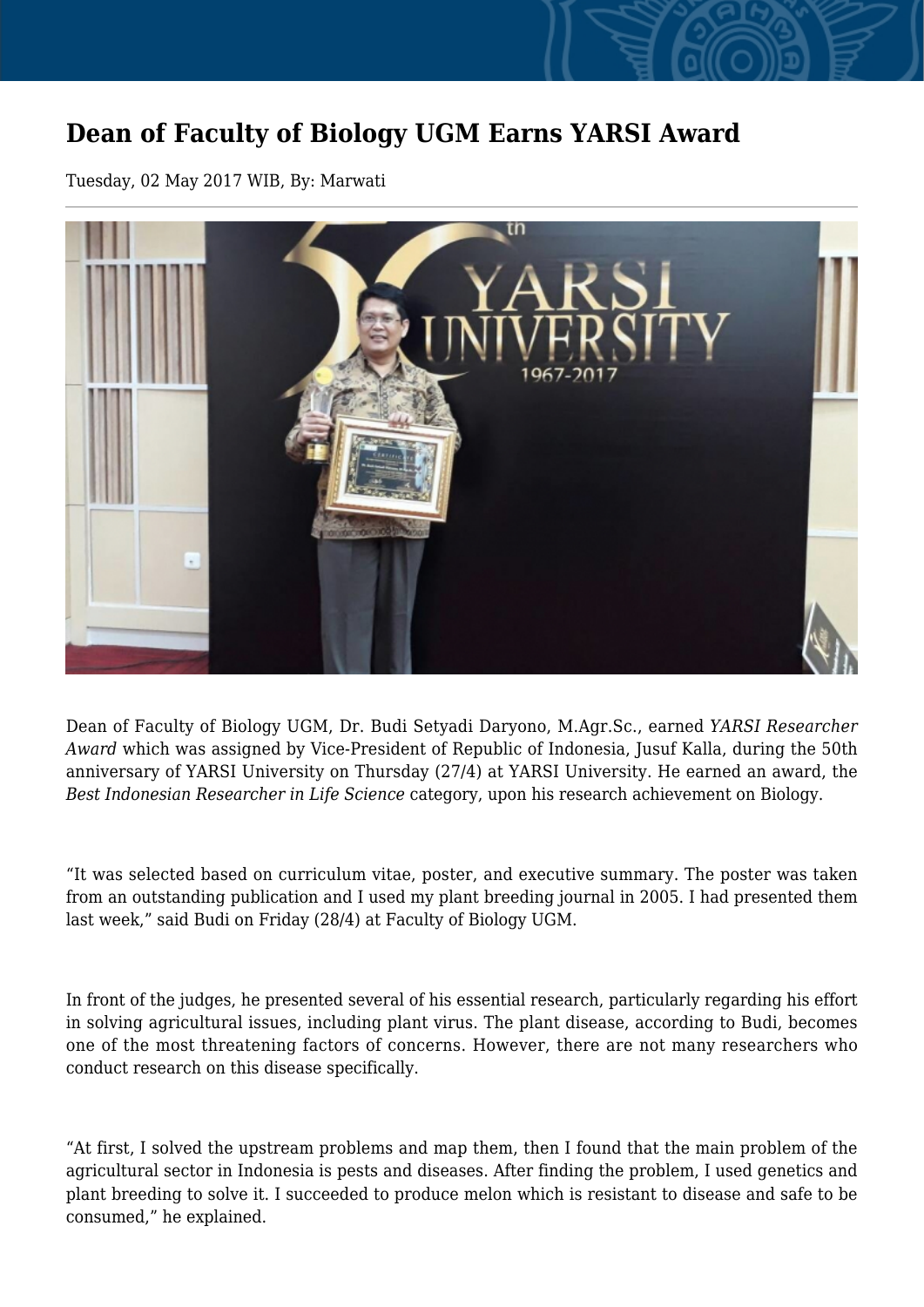Moreover, he used a molecular biology application with the latest technology to accelerate and increase the accuracy in producing those new and prime plant varieties. This contribution led him to earn the award.

"The judges appreciated me for finishing from upstream until downstream processes and our product has already been commercialized," he added.

It was not the first time for him to earn an acknowledgment for his research. He has earned several awards both in national and international events, including *Young Scientist Award* in *The 2nd International Symposium on Cucurbits* in Tsukuba, Japan, in 2001, an award from Indonesia Science Foundation for Science and Technology in 2008, and *Best Presenter* in *The 2nd International Environment and Health Conference* in 2014. Even so, he admitted he never aimed to earn those awards, but he just focussed on pursuing research he likes.

"Research is a hobby and passion for me. I never get tired because there are always new challenges. The key is love what we do. Passion teaches us to be persistent, patient, and focused. There are also teamwork and togetherness in it," said Budi.

The award becomes a trigger to keep giving contribution through his research. He told his experience when earning an award as the best UGM young researcher back in 1997 when he was still a young lecturer at Faculty of Biology. For Budi, this award raised his confidence on his research skill and he was challenged to keep doing research.

"It boosted up my confidence in doing research. Despite being a young lecturer, getting chosen as the best young researcher in UGM had increased my confidence," he added.

Therefore, he hopes through this award, he can motivate academicians both at Faculty of Biology and UGM for doing research, not just for earning an award but for giving contribution for the nation.

"As a Dean, I would like to motivate my staff and inspire my students who have more time to conduct a research than me. We often face a dilemma, for me as researcher who is getting older, but I prove that it is just a matter of time management. If we are disciplined, we can do anything," he emphasized.